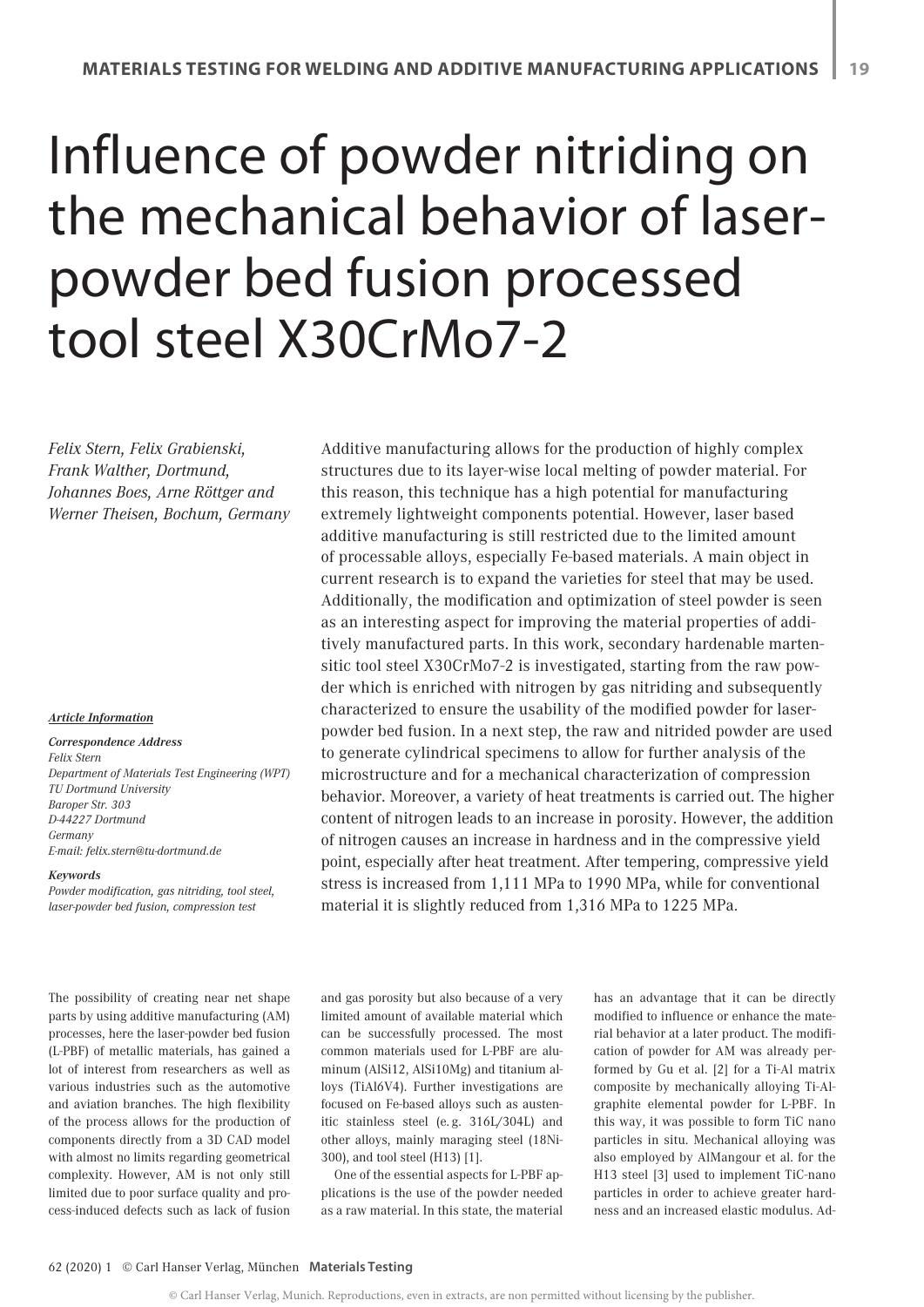sorption of  $Al_2O_3$ -nanoparticles onto the surface of the powder particles was performed by Sehrt et al. [4] for a Ni-based alloy and a tool steel resulting in increased hardness for both materials.

Another approach was realized by Doñate-Buendía et al. [5]. Here, the powder was electrochemically decorated with  $Y_2O_3$ -nanoparticles to produce an oxide dispersion-strengthened Fe-based powder for manufacturing parts by laser metal deposition (LMD) for high temperature application. An interesting approach for implementing nitrides and oxides in materials was carried out by Springer et al. [6] by using nitrogen and oxygen containing atmospheres during LMD and the arc-welding of an austenitic stainless steel.

However, to the authors' knowledge, no nitriding of steel powder for AM application has been performed yet. It is known that the addition of nitrogen to Fe-based alloys has several advantages. The effect ranges from a more effective means in solution strengthening and grain refinement as compared to that of carbon [7] to the replacement of nickel due to its austeniteforming and -stabilizing influence [8, 9] for improving strength, toughness [9, 10] and corrosion resistance [11, 12]. Specific alloys with a nitrogen content of up to 1 wt.-%, where corrosion resistance and bio-compatibility are necessary, are of great interest for medical applications [13]. Duan et al. [14] increased the amount of nitrogen in two similar stainless steel powders for sintering applications by means of mechanical alloying in a nitrogen atmosphere and by adding chromium nitride powder [15]. Steel parts (AISI 4130) constructed by L-PBF were then plasma-nitrided by Nakamoto et al. [16] to create a hardened compound layer on the surface of the specimen and resulting in improved wear resistance.

In this study, tool steel X30CrMo7-2 in the form of powder is gas-nitrided to achieve an increased amount of nitrogen. The resulting powder is characterized in terms of the processability for L-PBF and subsequently densified. Additionally, two



*Figure 1: Process parameters for gas nitriding of raw steel powder*

different heat treatments are used. The resulting microstructures are compared to that of the raw material, and process-induced defects are achieved by 3D non-destructive micro-focus computed tomography (µ-CT). Furthermore, micro-hardness measurements and quasistatic compression tests are used to determine the influence of the increased nitrogen content on the material properties.

## **Material and manufacturing process**

Investigated material. The investigated tool steel X30CrMo7-2 (SZW5051) was delivered by DEW Deutsche Edelstahlwerke Specialty Steel GmbH & Co. KG (Germany). The chemical composition of the received powder is listed in Table 1. The material used is a martensitic hardenable filler material, possessing good weldability, which is an important characteristic for using the alloy in laser based additive manufacturing processes.

Thermodynamic equilibrium calculations. For an approximate estimation of the nitrogen content after nitriding and in order to gain a deeper understanding of the microstructure formation during nitriding, thermodynamic equilibrium calculations were performed. Calculations based on the CALPHAD method were carried out using ThermoCalc® software (Thermo-Calc Software AB, Sweden) with thermodynamic data taken from TCFe9 database. In the simulations, a system size of 1 mole, a nitrogen pressure of 3 bar and a temperature of 675 °C was inspected.

Nitriding process. In order to adjust the nitrogen content of the steel powder investigated, the powder was gas-nitrided. The nitriding process was performed using a vacuum furnace type IU 54/1F from Schmetz GmbH (Germany). As nitrogen donor  $N<sub>2</sub>$  gas was used. During the nitriding process, a temperature of 675 °C and a ni-

trogen pressure of 3 bar were applied. Before increasing the nitrogen pressure, the furnace was evacuated and the temperature was raised stepwise, as depicted in Figure 1. The temperature and pressure control were chosen based on previous investigations of the nitriding of steel powder for significantly reducing powder oxidation.

Laser-powder bed fusion. All specimens were manufactured on a SLM 100 System (ReaLizer GmbH, Germany) equipped with an Ytterbium fiber laser with a wavelength of  $\lambda$  = 1075.5 nm, a focal spot size of ~90  $\mu$ m and a nominal output power of 100 W (effective output power of  $P_{\text{eff}} = 77.4 \text{ W}$ ). Argon was used as a shielding gas to prevent oxidation during the manufacturing process. The oxygen content inside the build chamber was kept below 0.3 vol.-%.

Both batches were manufactured using identical process parameters as listed in Table 2. As follows from Equation (1), the laser parameters used result in a line energy density of 258 J  $\times$  m<sup>-1</sup> with P<sub>d</sub> as the point distance ( $\mu$ m) and  $t_e$  as the exposure time (µs). The only difference was the use of raw powder for the L-PBF of batch A and nitrided powder for batch B. The hatch orientation alternated by 90° in consecutively built slices. For microstructural and mechanical investigations, cylindrical samples with a diameter of 4 mm and a height of 6 mm and an additional support structure to connect the samples with the build platform were built for each batch.

$$
E_1 = \frac{P_{eff}}{\frac{P_d}{t_E}}
$$
 (1)

Heat treatment. The cylindrical samples were heat treated following two different heat treatment concepts. Based on previous findings on L-PBF-built martensitic secondary hardenable tool steels, both quenching and tempering or solely the tempering of the L-PBF-built steel were identified as pos-

|  | Mn |  | Mo |  |                                                                           | Fe       |
|--|----|--|----|--|---------------------------------------------------------------------------|----------|
|  |    |  |    |  | 0.33   0.34   0.78   0.013   0.009   6.93   2.26   0.049   0.028   <0.005 | $ $ bal. |

*Table 1: Chemical composition of raw tool steel powder X30CrMo7-2 as provided by the powder manufacturer (mass-%)*

| <b>Batch</b> | (um) | (um) | Hatch distance   Point distance   Layer thickness   Exposure  <br>(um) |     | Process<br>time (ms)   atmosphere   powder | Nitrided |
|--------------|------|------|------------------------------------------------------------------------|-----|--------------------------------------------|----------|
| Α            | 120  |      |                                                                        |     |                                            |          |
|              |      | 30   | 30                                                                     | 100 | Argon                                      | ves      |

*Table 2: Process parameters for L-PBF of X30CrMo7-2*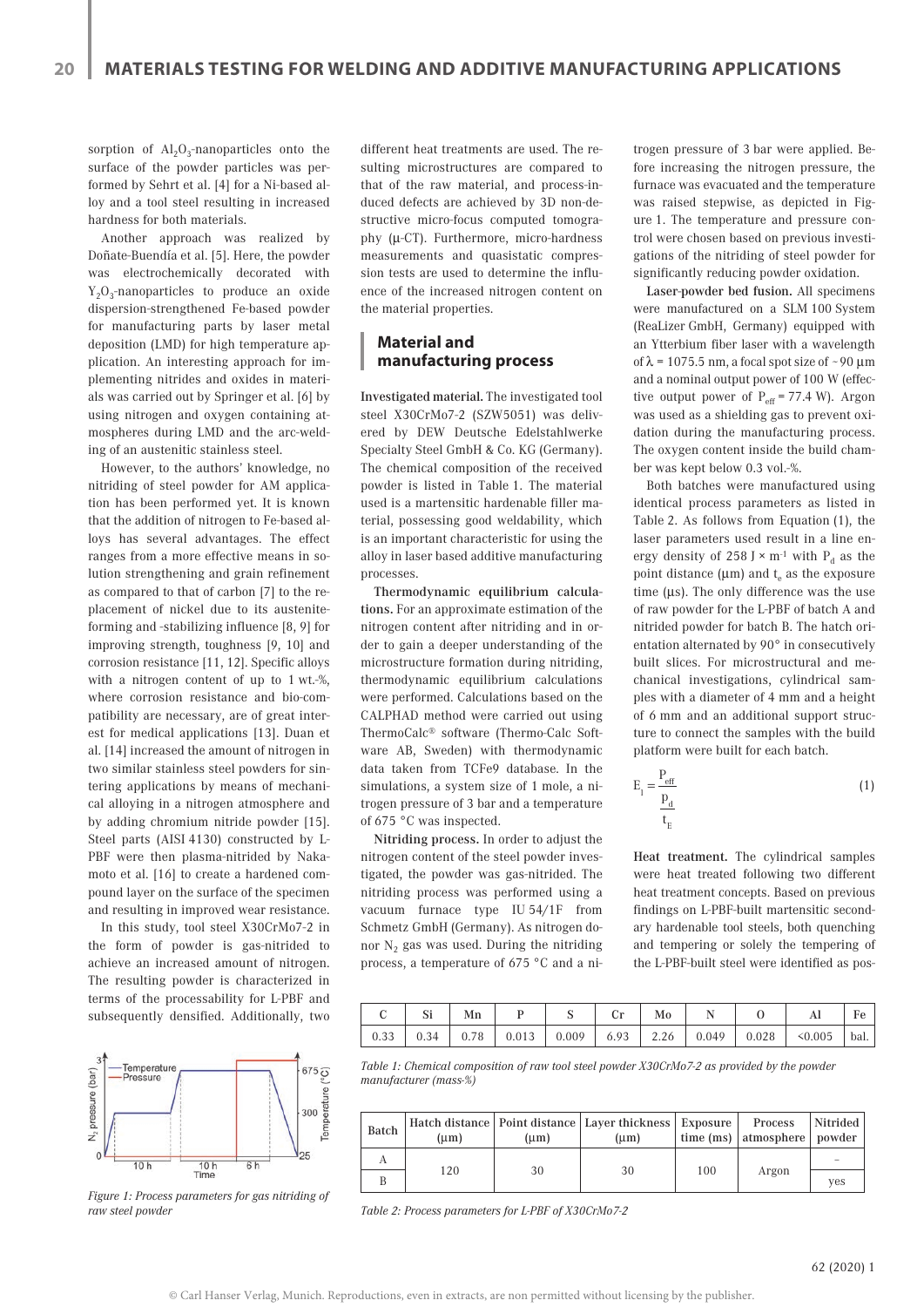sible heat treatments for the production of a tempered and secondary hardened martensitic microstructure [17, 18]. For the investigated steel, previous investigations revealed a shift in the secondary hardness peak in the direction of higher tempering temperatures comparing conventionally (peak at ~550 °C) and L-PBF-produced samples (peak at  $\sim$  520 °C). In accordance with these findings, the heat treatment parameters for the samples built in this work were chosen as listed in Table 3.

## **Experimental setup**

Powder characterization. The steel powder investigated was characterized with respect to its chemical composition, flow time, bulk density and packing density. Both, untreated and nitrided powder were investigated, focusing on the influence of the nitriding process on the powder properties. For a characterization of the flowability of the powders, the flow time was determined using a Hall flowmeter. Measurements were performed in accordance with DIN EN ISO 4490. Furthermore, the bulk density of the powders was measured according to standard DIN ISO 697, and the packing density was calculated with respect to the theoretical density of the steel investigated. Through scanning electron microscopy (SEM) investigations using an SEM type MIRA 3 from Tescan (Czech Republic) with an acceleration voltage of 15 kV and a working distance of 15 mm, the particle morphology and microstructure were characterized. Additionally, the nitrogen and oxygen content of the powder in initial and nitrided condition were measured by carrier gas hot extraction using an ONH-200 analyzer instrument from ELTRA GmbH (Germany).

Microstructure analysis. The specimens obtained, made by L-PBF manufacturing, were hot-embedded for microstructural characterization. Longitudinal and transversal cuts were ground and polished with a diamond suspension (6  $\mu$ m, 3  $\mu$ m and  $1 \mu m$ ) and oxide polish suspension  $(0.25 \mu m)$ . To reveal the process-induced melt pools and microstructure, the samples were etched and investigated using an Axio Imager optical microscope (OM) and SEM. Hardness measurements were performed at the longitudinal cross section of the cylindrical specimens. Vickers hardness with a load of 0.1 g (0.9807 N; HV0.1) according to DIN EN ISO 6507-1 was measured with a Shimadzu DUH-211-E hardness tester (Japan).

Computed tomography analysis. The non-destructive 3D-characterization of the process-induced porosity was conducted by using X-ray microfocus computed tomography ( $\mu$ -CT). The  $\mu$ -CT analyses was performed on a Nikon XT H 160 system (Nikon, Japan) equipped with a microfocus X-ray source, which can reach a maximum acceleration voltage of 160 kV. The steel samples were scanned at an acceleration voltage of 160 kV and an exposure time of 250 ms, including their support structure as shown in Figure 2a prior to the preparation for the mechanical characterization.

For each batch, one specimen in the asbuilt condition was scanned, reconstructed and subsequently loaded into the analyzing and visualizing software VGStudio Max 3.2 (Volume Graphics GmbH, Germany). By using the so-called algorithm "VGEasyPore", specific voxels can be characterized as defects based on their grey value and a defined local threshold for contrast.

Compression tests. For mechanical testing, quasistatic compression tests at room temperature for the evaluation of deformation behavior according to DIN 50106 were carried out on a servohydraulic testing system (Instron PSB100, Instron 8800 Controller, Instron, USA) with a 100 kN load cell. The cylindrical specimens, manufactured and used in this work, are shown in Figures 2a and 2b. To minimize friction between specimen and compression dies the end face surfaces of the specimens were smoothed and polished down to  $R_{z} \leq 1.6 \mu m$ , resulting in a reduced height of 5 mm (see Figure 2b). Additionally, the faces were greased with lubricant. The shell surface of the cylinders was not further modified, and thus left in the as-built state. The compression dies were made of tungsten carbide-cobalt hard metal (WC-Co). Before testing the specimens were adjusted using a device to prevent misalignment.

Compression was measured via a tactile extensometer applied at the WC-Co compression dies above and below the specimen. The tests were conducted at a controlled deformation rate of  $e_{d1} = 2.3 \times 10^{-3}$  mm  $\times$  s<sup>-1</sup> up to a displacement of 0.2 mm which was increased to  $e_{d2} = 0.4 \times 10^{-1}$  mm  $\times$  s<sup>-1</sup> up to a maximum deformation of 2.0 mm. For every batch, three specimens were tested. The applied load was parallel to the building direction (BD) in L-PBF.

## **Results and discussion**

Powder characterization. In the initial condition, the powder particles mostly reveal a spherical shape and only small amounts of satellites can be found. At the surface of the particles, fine dendritic structures can be observed (see Figures 3a and 3c).

The particle microstructure is characterized by a needle-like morphology as seen in Figure 4a, indicating the presence of phase α'-martensite. In addition to martensite needles, micro-segregations are also detectable in the particles. The presence of the segregations can be accounted to the high cooling and associated solidification rates occurring during gas atomization [19].

In the initial condition, the powder possess a nitrogen content of 0.049 wt.-%. In the course of the nitriding process, the steel powder is heated up to 675 °C and an  $N_2$  pressure of 3 bar is applied. Due to these conditions, the steel powder undergoes various changes concerning the particle microstructure and the chemical com-

| <b>Heat treatment condition</b> | Quenching parameters                                                              | Tempering temperature   |
|---------------------------------|-----------------------------------------------------------------------------------|-------------------------|
| Tempered (T)                    |                                                                                   | $590 °C (2 \times 2 h)$ |
| Quenched and<br>tempered $(QT)$ | $T_{\text{Aust}}$ = 1000 °C, $t_{\text{Aust}}$ = 20 min,<br>quenching medium: Oil | 575 °C $(2 \times 2 h)$ |

*Table 3: Heat treatment parameters used*



*Figure 2: Cylindrical specimens a) after L-PBF process; b) after removal of support structure and polishing of the faces; c) after compression test*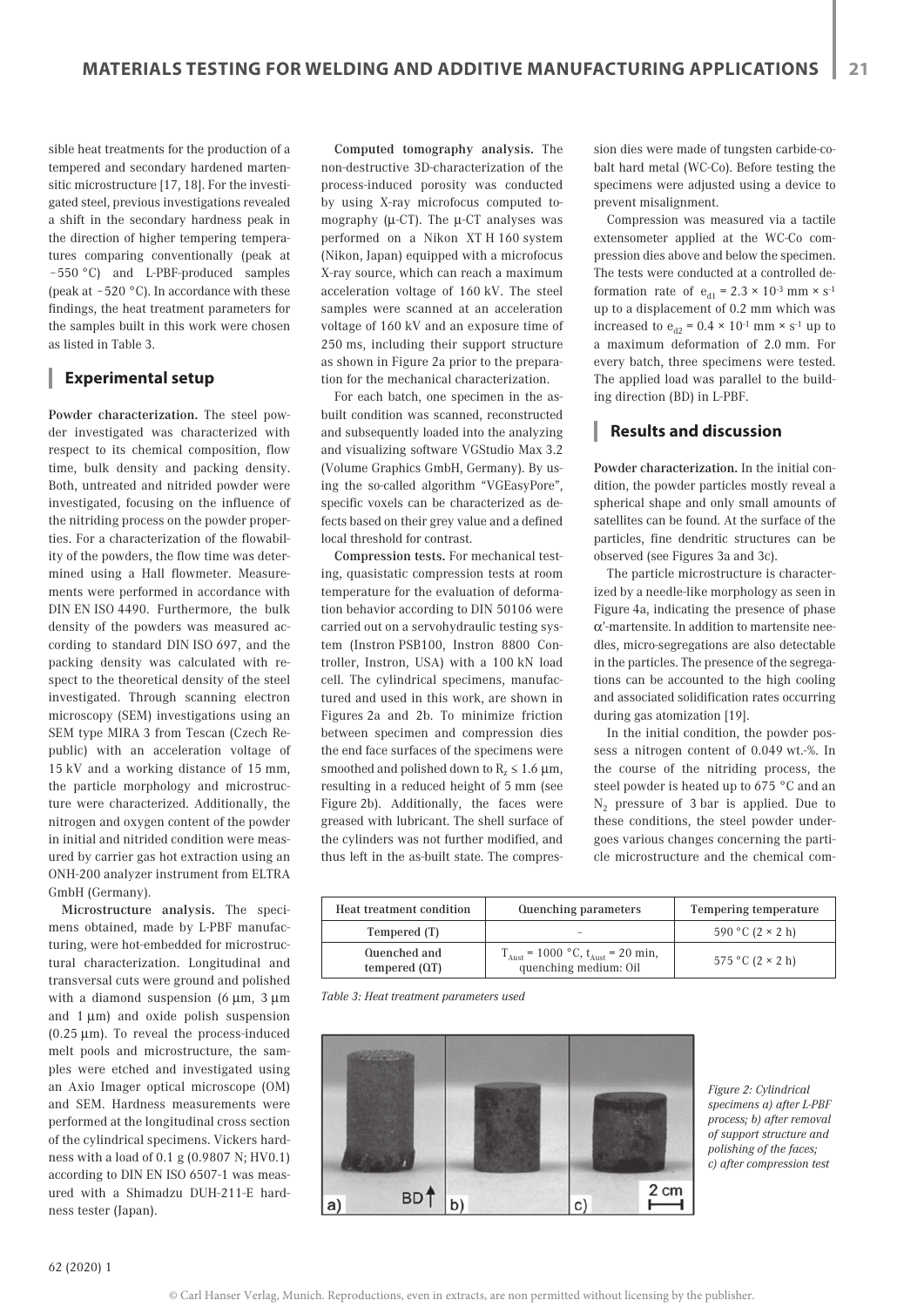position. The nitrogen content of the powder is increased to 0.68 wt.-% after nitriding. Based on thermodynamic equilibrium calculations, the nitrogen uptake during the nitriding process is accompanied by the formation of M(C,N) carbonitrides and  $Fe<sub>3</sub>C$  as listed in Table 4.

Furthermore, the metallic matrix reveals a cubic body-centered crystal structure in equilibrium conditions. With respect to the calculations, a nitrogen content of 1.9 wt.-% is soluble in the investigated steel at the given temperature and pressure. Taking the nitrogen content of the respective phases into account, a large part of the nitrogen take-up is due to the formation of considerable amounts of nitrogen-rich Cr-based carbonitrides. In accordance with the simulations, crosssections of nitrided powder particles exhibit precipitates with a chemical composition corresponding to the predicted M(C,N) precipitates (see Figure 4b).

However, the amount of carbonitrides in the nitrided powder is significantly lower than the calculated amount, which indicates, that the nitriding time of 6 h was too short for the system to reach thermodynamic equilibrium. The calculations performed do not take the local element distribution and diffusion phenomena into account, thus overestimating the fraction of M(C,N) precipitates in the powder particles. In the nitriding process, the diffusion of alloying elements is necessary for the formation of nitrogen rich phases. For this reason, carbonitrides can be mainly found at the outer parts of the powder particles, which corresponds to the diffusion paths of nitrogen into the powder particles. While larger particles do not show precipitates in the complete cross-section, in smaller par-



*Figure 3: SEM-micrographs of powder particles in a), c) initial condition and b), d) after nitriding*



*Figure 4: SEM-micrographs of etched cross-sections of powder particles in a) initial condition and b) nitrided condition*

ticles, the diffusion distances of nitrogen under the given conditions were sufficient for the formation of carbonitride over the entire cross-section.

Another reason for the higher calculated nitrogen content as compared to the nitrogen content measured is that the calculations performed do not take into account the thermal dissociation rate of nitrogen gas at the respective temperature and assume the availability of atomic nitrogen. In the nitriding procedure conducted however, nitrogen is present as  $N_2$  molecules and, on the basis of literature, the thermal dissociation rate has to be considered relatively low at the given temperature of 675 °C [20]. From the considerable nitrogen uptake, it can nonetheless be concluded that the low thermal dissociation rate of the process gas used is counteracted by the high specific surface of the powder particles which offer a large reaction area for nitrogen dissociation and diffusion.

Corresponding to the formation of precipitates inside the particles, fine precipitates were also observed on the surfaces of the nitrided powder particles (see Figures 3b and 3d). Moreover, some particles possess slightly flattened surface areas. Currently, these minor deformations are assumed to be induced by slight sintering of the particles during nitriding and the breakup of the resulting agglomerates during powder preparation (tumbling, mechanical sieving). Against the background of the processability of the investigated powders by means of L-PBF, a change of the particle surfaces and the particle morphology might have an influence on the powder properties. For a sufficient processability of metallic powders with L-PBF, especially good flow properties and a high packing density are necessary. As listed in Table 5, the nitriding process does not affect the overall powder properties intensely. For the use of the powders in the L-PBF device SLM 100 from Realizer GmbH, the determined flow time and packing density could be evaluated as sufficient.

Microstructure analysis. After processing the nitrided powder, it can be deter-

|                   |       | Phase Volume fraction N content in wt.-% |
|-------------------|-------|------------------------------------------|
| Ferrite           | 0.864 | 0.003                                    |
| M(C,N)            | 0.130 | 16.58                                    |
| Fe <sub>3</sub> C | 0.006 | 0.0002                                   |

*Table 4: Volume fraction and nitrogen content of thermodynamically stable phases at a temperature of 675* °C and a N<sub>2</sub> pressure of 3 bar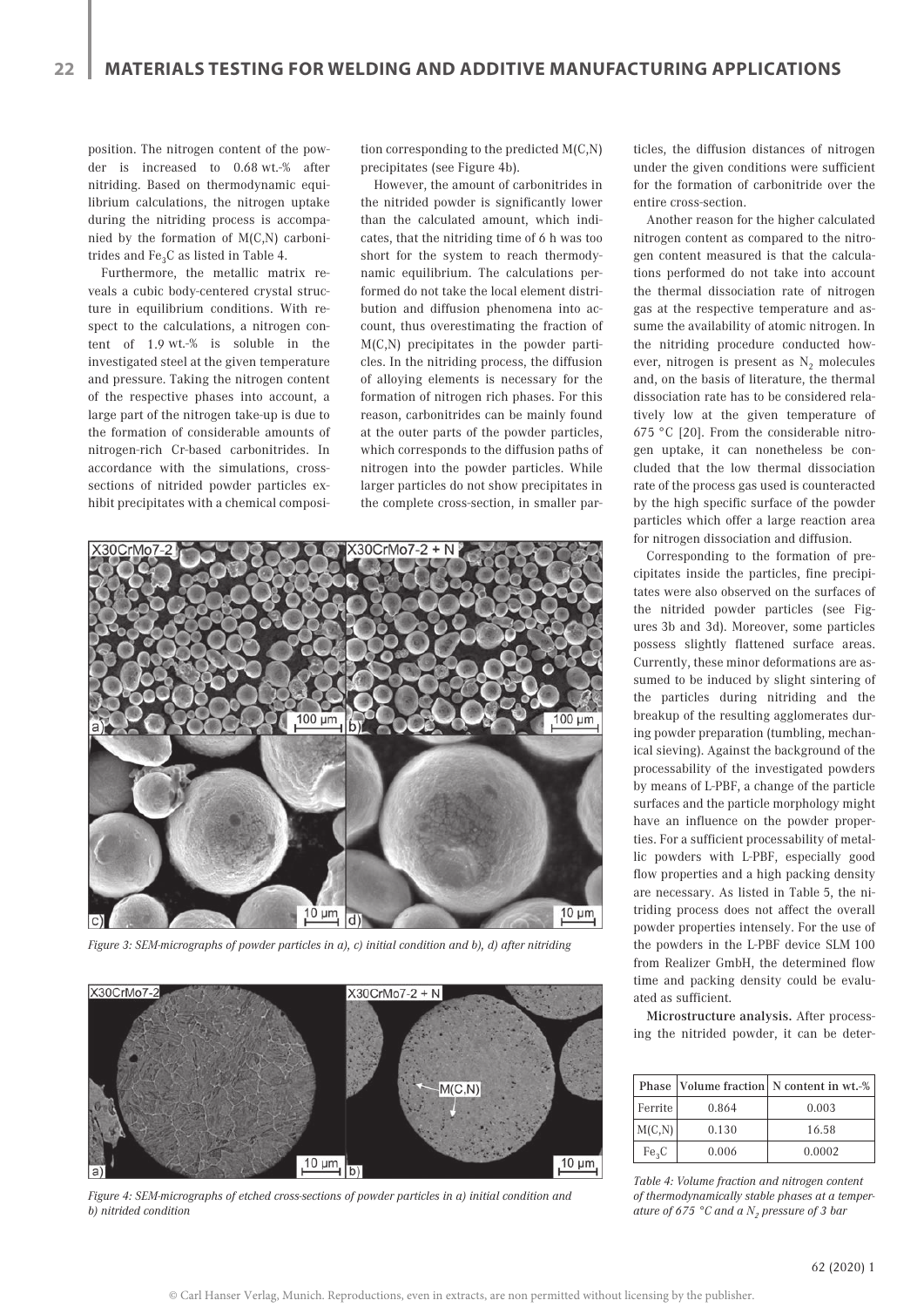mined that the L-PBF steel samples possess a nitrogen content of 0.47 wt.-%, indicating a degassing during L-PBF as compared to the amount of nitrogen in the nitrided steel powder. This observation is supported by the OM and SEM investigations of the samples. The defects in batch A mainly consist of a lack of fusions due to the insufficient overlap of the laser scan tracks which can be found between the single melt pools directly aligned above each other. The location of these defects can be traced back to the applied meandering scanning strategy (see Figure 5a). In Figure 5b (Batch B), gas pores with a round and more spherical shape can be found, which is an indication of the possible degassing of nitrogen during L-PBF. Due to the applied etching, the melt pools can clearly be identified in the as-built condition. After tempering (T), this holds true for the raw samples (see Figure 5c). However, for Batch B, the melt pools are barely visible but still present (see Figure 5d). Hardening (QT) results in a complete change in the microstructure (see Figures 5e and 5f), being comparable to the microstructure of additively manufactured X37CrMoV5-1 steel after quenching and tempering and leading to a homogeneous martensitic structure [21].

Additional investigations via SEM reveal not only the melt pool boundaries but also the fine dendritic microstructure after L-PBF in the as-built condition (see Fig-

| Powder         | Flow time $t(s)$ | Bulk density $\rho$ (g $\times$ cm <sup>-3</sup> ) | Packing density |
|----------------|------------------|----------------------------------------------------|-----------------|
| X30CrMo7-2     | 5.6              | 4.34                                               | 0.567           |
| $X30CrMo7-2+N$ | 15.4             | 4.26                                               | 0.556           |

*Table 5: Powder properties of the powder investigated in initial and nitrided condition*



*Figure 5: Microstructure of the cylindrical specimens manufactured for raw and nitrided material in a), b) as-built, c), d) tempered and e), f) quenched and tempered condition, respectively, all at an angle perpendicular to the building direction*

ure 6a). Based on the literature, this dendritic or cellular structure is attributed to local chemical variations in the steel caused by the high cooling rates which lead to micro-segregations of heavy elements such as Mo [17]. As compared with the OM images, this structure completely changes after QT (seev Figure 6b), showing a typical needle-like morphology, again indicating the presence of  $\alpha$ '-martensite.

The results of the hardness measurements, as listed in Table 6, show a decrease in hardness after both conducted heat treatments of the unmodified material. The hardness decrease is relatively strong (approx. 120 HV0.1), therefore indicating that the tempering temperatures were higher than the assumed secondary hardness peak of the material. However, the hardness reached is acceptable for a comparative study of the steel modification conducted. The modification of the investigated steel by the addition of nitrogen causes slightly higher hardness in the as-built condition and significantly higher hardness in the heat-treated condition as compared to the

|              | Vickers hardness (HV0.1) |              |              |  |  |
|--------------|--------------------------|--------------|--------------|--|--|
| <b>Batch</b> | As-built                 | (T)          | (QT)         |  |  |
| A            | $582 \pm 46$             | $461 \pm 12$ | $458 \pm 13$ |  |  |
| B            | $605 \pm 19$             | $724 \pm 26$ | $596 \pm 7$  |  |  |

*Table 6: Results of micro-hardness measurements (HV0.1) for batch A and B*



*Figure 6: High magnification SEM images of the microstructure of a) the raw material in as-built condition material and b) the quenched and tempered (QT) sample with increased nitrogen (viewed perpendicular to the building direction)*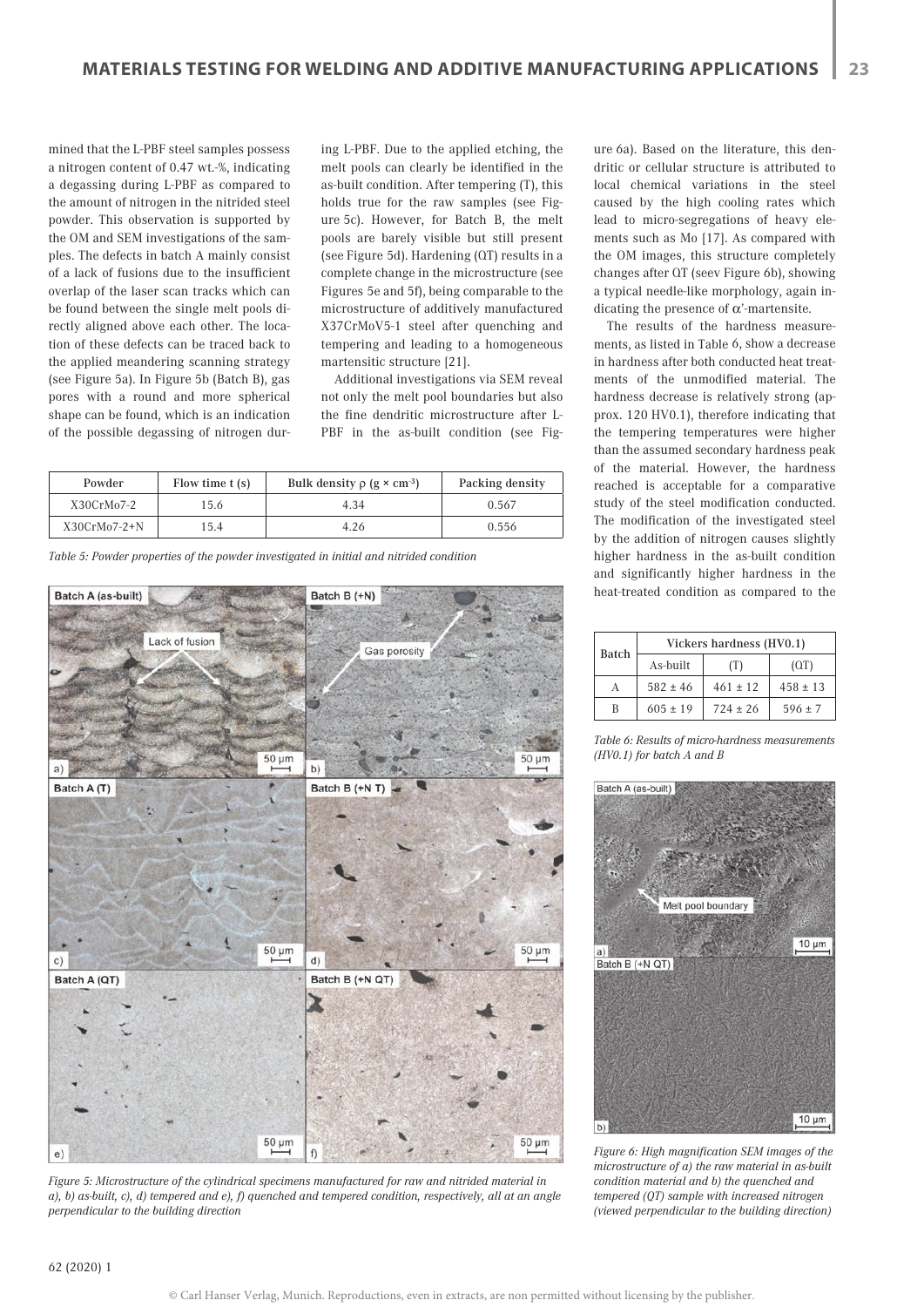

*Figure 7: Results of* µ*-CT scans for batch A and B in side- and top-view (as-built)*

unmodified material. Especially in tempered condition (T), the hardness of the material is remarkably high. This indicates a high matrix potential, resulting from the high temperatures present during L-PBF which leads to the dissolution of large parts of the alloying elements in the matrix. During tempering, a high amount of alloying elements is then available for the formation of secondary carbides, which form homogenously distributed in the presence of nitrogen [22]. Applying additional austenitization and quenching to the material counteracts the aforementioned high matrix potential by reducing the homogeneity of the element distribution in the matrix after L-PBF. In consequence, the hardness reached after quenching and tempering (QT) is significantly lower as compared to the tempered condition.

Computed tomography analysis. The 3Dvolumes of the samples scanned for Batch A and B, including location and the falsecolor coding of the detected defects and pores based on their defect volume, can be found in Figure 7. As no difference in porosity is expected due to heat treatment, only the as-built specimens are shown here. The difference between the specimens built with and without additional nitrogen is clearly visible and in accordance with the OM and SEM images of the investigated sections. It should be mentioned that the volume analyzed is reduced to the bulk material without including the outer edge of the cylinder. In this area, an insufficient fusion of the outer rim with the inner core can be found caused by the transition region between core and contour of the sample. As the defects in this region are preventing the view inside they are not shown here.

The porosity detected shows a significant difference between Batch A and B. For Batch A, a density of 99.5 % was reached, whereas the specimen in Batch B only revealed a density of 95.6 % based on µ-CT results. Especially for Batch A, the location of the process-induced defects directly correlates with the applied scanning strategy, a phenomenon already seen in the OM images. These defects created between intersections of the scanning lines may be caused by an insufficient overlap of the melt pools. For this reason, the specific alignment of the pores, in particular in the top view, can be found.

The addition of nitrogen for Batch B leads to a vast increase in high-volume defects, again supporting the results of OM investigations. As the maximum solubility of the liquid state is exceeded, the melting of the laser causes the degassing of nitrogen. Due to the high cooling rate, the melt rapidly solidifies, and nitrogen is entrapped in the cooled material causing an increase in porosity in addition to other process-induced defects as found in Batch A.

Mechanical properties of L-PBF-built samples. For every batch, the averaged curves of three samples tested in the asbuilt as well as the T and QT conditions are depicted in Figure 8a and b, showing the compressive stress-compression curves. An exemplary sample after the compression test can be found in Figure 2c. As can

be seen for Batch A, the specimens in the as-built condition exceed the strength of both the T and QT condition, while both heat-treated conditions show identical deformation behavior under the compressive load. For Batch B, another compression behavior was determined. The slope in the elastic region for the as-built condition is significantly lower, not only compared to Batch A but also to the T and QT condition of Batch B. A possible explanation for this may be a high implementation of dislocations during L-PBF and the corresponding rapid cooling as proposed by Benito et al. [23]. This behavior is completely reverted after both heat treatments conducted and resulting in a similar but recognizably increased elastic behavior with regard to the as-built state.

By comparison, the compressive strength at a plastic deformation of 0.2, 2, 10 and 20 % were plotted in Figure 9, including standard deviation, where the compressive strength at 0.2 % deformation corresponds to the compressive yield stress. Except for the compressive yield stress of the as-built condition of Batch B, all specimens with increased nitrogen content exceed the values of the raw material. By calculating the ratio of the compressive strength at 10 % and 20 % plastic deformation, it is possible to characterize the strain-hardening during the compression test. As can be seen in Figure 9a and b, the strain-hardening of the heat treated specimens for both batches is similar. The ratio calculated for these conditions is 1.07, while it is 1.11 and 1.22 for Batch A and B (as-built), respectively, confirming the higher strain-hardening behavior.

The different strain-hardening behavior in the as-built conditions for both batches can be explained by an incomplete transformation of austenite to martensite as described by Holzweissig et al. [24] due to the melting of overlying powder layers and a constant heat flow so that the material possibly does not reach the martensite-finish-



*Figure 8: Compressive stress-strain curves for a) batch A and b) batch B batch A and B*



*Figure 9: Compressive strength at defined plastic deformation of 0.2, 2, 10 and 20 % for*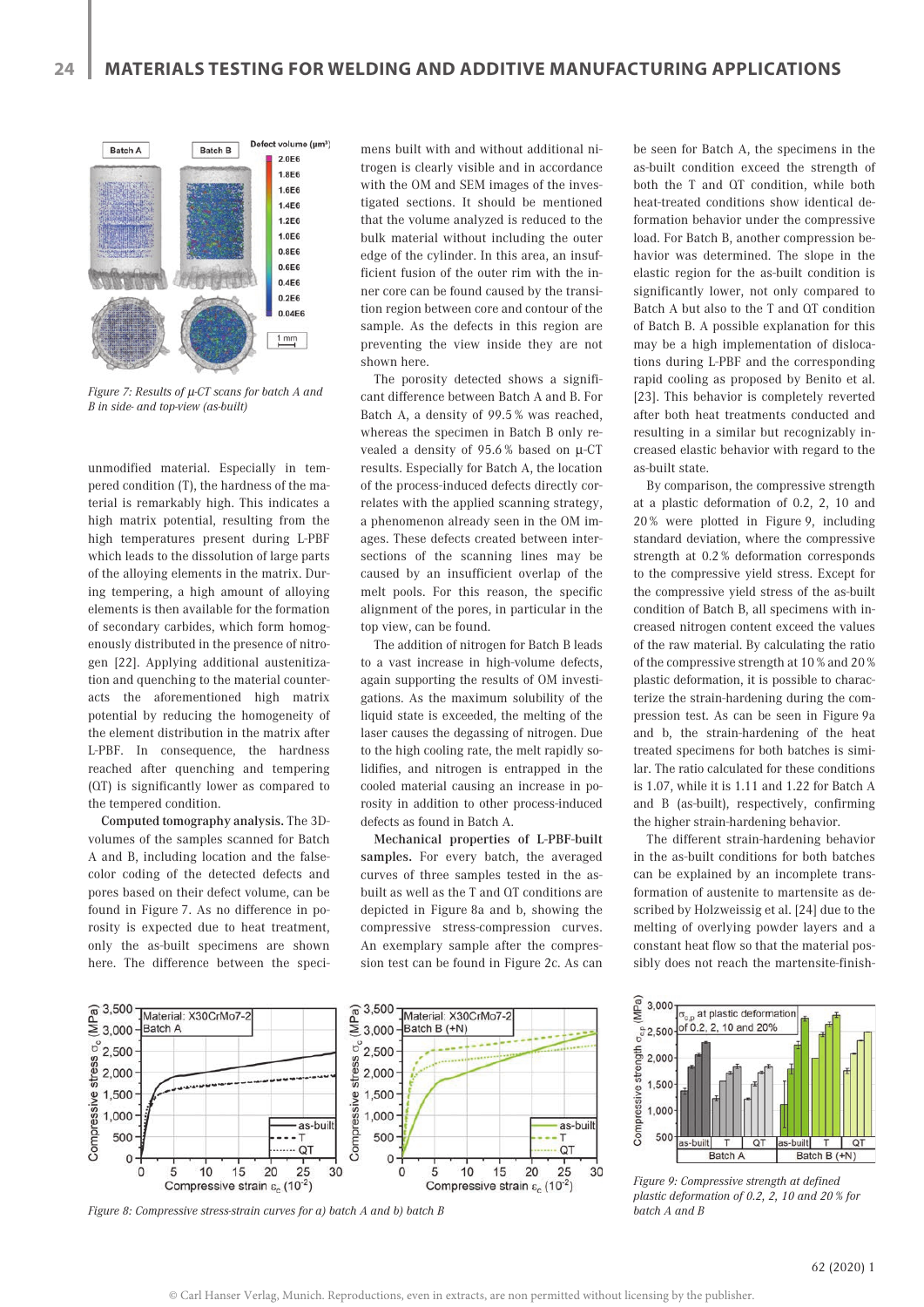temperature. During compression, the austenite retained can transform into martensite, which is even more pronounced for Batch B, where nitrogen stabilizes the austenitic phase [9, 10], preventing martensite formation during cooling and resulting in a significantly increased hardening behavior. The higher compressive strength for Batch B (T and QT) may also be related to the additional nitrogen, due to the effective strengthening of interstitial nitrogen [7], as most of the nitrides can dissolve in the matrix during austenitization [10]. The solid-dissolved nitrogen can lead to a more pronounced lattice distortion, which is an important aspect in solution strengthening. Furthermore, nitrogen enhances secondary hardening, resulting in higher hardness after tempering. The enhanced hardenability may be a result of a refinement of secondary precipitates that form from the martensite during tempering, which is a direct result of an ordering effect of nitrogen on the element distribution in the austenitic phase before martensitic transformation [22].

# **Conclusions**

From the results presented, some conclusions can be drawn:

- Gas nitriding of X30CrMo7-2 steel powder using  $N_2$  gas as a nitrogen donor at a comparably low temperature of 675 °C leads to a considerable nitrogen uptake. The low thermal dissociation rate is compensated for by the high specific surface of the powder.
- Due to the low nitriding temperature, sintering only marginally occurs and the flow properties of the steel powder after nitriding are comparable to the properties of the untreated powder.
- L-PBF processing of nitrided X30CrMo7-2 steel powder is possible. The high nitrogen content of the powder investigated exceeds the maximum solubility of the steel in liquid state, however, and thus results in a pronounced pore formation.
- Both heat treatments (tempering, quenching and tempering) decrease the hardness and compressive yield stress of the raw material from 1,366 MPa to 1,225 and 1,216 MPa, respectively. Tempering increases the compressive yield stress of the specimens with nitrogen significantly rising from 1,111 MPa to 1,990 MPa as compared to the as-built condition, while quenching and tempering combined result in a less pronounced increase reaching 1,752 MPa.

• The highest strain hardening behavior under compression can be found for both batches in the as-built condition. The addition of nitrogen even further increases strain hardening, whereas after both heat treatments conducted, this behavior decreased and no significant differences in strain hardening could be observed.

## **Acknowledgement**

The authors would like to thank the German Research Foundation (DFG) for its financial support within the scope of the research project "Mechanism-based assessment of the influence of powder production and process parameters on the microstructure and the deformation behavior of SLMcompacted C+N steel in air and in corrosive environments" (WA 1672/30-1, TH 531/20-1 and ZO 140/22-1) as well as A. Schulz, V. Uhlenwinkel and H.-W. Zoch (Leibniz Institute for Materials Engineering, Bremen) for the excellent scientific collaboration.

### **References**

- 1 D. Bourell, J. P. Kruth, M. Leu, G. Levy, D. Rosen, A. M. Beese, A. Clare: Materials for additive manufacturing, CIRP Annals 66 (2017) 2, pp. 659-681 DOI:10.1016/j.cirp.2017.05.009
- 2 D. Gu, Z. Wang, Y. Shen, Q. Li, Y. Li: In-situ TiC particle reinforced Ti–Al matrix composites: Powder preparation by mechanical alloying and selective laser Melting behavior, Applied Surface Science 255 (2009), No. 22, pp. 9230-9240
- DOI:10.1016/j.apsusc.2009.07.008 3 B. AlMangour, D. Grzesiak, J.-M. Yang: Nanocrystalline TiC-reinforced H13 steel matrix nanocomposites fabricated by selective laser melting, Materials & Design 96 (2016), pp. 150-161
- DOI:10.1016/j.matdes.2016.02.022 4 J. T. Sehrt, S. Kleszczynski, C. Notthoff: Nanoparticle improved metal materials for additive manufacturing, Progress in Additive Manufacturing 2 (2017), No. 4, pp. 179-191 DOI:10.1007/s40964-017-0028-9
- 5 C. Doñate-Buendía, F. Frömel, M. B. Wilms, R. Streubel, J. Tenkamp, T. Hupfeld, M. Nachev, E. Gökce, A. Weisheit, S. Barcikowski, F. Walther, J. H. Schleifenbaum, B. Gökce: Oxide dispersion-strengthened alloys generated by laser metal deposition of laser-generated nanoparticle-metal powder composites, Materials & Design 154 (2018), pp. 360-369 DOI:10.1016/j.matdes.2018.05.044
- 6 H. Springer, C. Baron, A. Szczepaniak, E.A. Jägle, M. B. Wilms, A. Weisheit, D. Raabe: Efficient additive manufacturing production of oxideand nitride-dispersion-strengthened materials through atmospheric reactions in liquid metal deposition, Materials & Design 111 (2016), pp. 60-69

DOI:10.1016/j.matdes.2016.08.084

- 7 J. W. Simmons: Overview: high-nitrogen alloying of stainless steels, Materials Science and Engineering A 207 (1996), No. 2, pp. 159-169 DOI:10.1016/0921-5093(95)09991-3
- 8 T. Biggs, R. D. Knutsen: The effect of nitrogen on martensite formation in a Cr-Mn-Ni stainless steel, Le Journal de Physique IV 05 (1995), No. C8, pp. 515-520 DOI:10.1051/jp4 : 1995879
- 9 X. P. Ma, L. J. Wang, B. Qin, C. M. Liu, S.V. Subramanian: Effect of N on microstructure and mechanical properties of 16Cr5Ni1Mo martensitic stainless steel, Materials & Design 34 (2012), pp. 74-81 DOI:10.1016/j.matdes.2011.07.064
- 10 J. Gu, J. Li, Y. Chen: Microstructure and strengthening-toughening mechanism of nitrogen-alloyed 4Cr5Mo2 V hot-working die steel, Metals 7 (2017) 310, pp. 1-14 DOI:10.3390/met7080310
- 11 H. Hänninen, J. Romu, R. Ilola, J. Tervo, A. Laitinen: Effects of processing and manufacturing of high nitrogen-containing stainless steels on their mechanical, corrosion and wear properties, Journal of Materials Processing Technology 117 (2001), pp. 424-430
- DOI:10.1016/S0924-0136(01)00804-4 12 H. J. Grabke: High Nitrogen Steels. The role of nitrogen in the corrosion of iron and steels, ISIJ International 36 (1996), No. 7, pp. 777-786 DOI:10.2355/isijinternational.36.777
- 13 J. Menzel, W. Kirschner, G. Stein: High Nitrogen Steels. High nitrogen containing Ni-free austenitic steels for medical applications, ISIJ International 36 (1996), No. 7, pp. 893-900 DOI:10.2355/isijinternational.36.893
- 14 C. Duan, Y. Shen, X. Feng, C. Chen, J. Zhang: Nitriding of Fe–18Cr–11Mn powders using mechanical alloying method through aerating nitrogen circularly, Materials Science and Technology 32 (2016); No. 12, pp. 1231-1239 DOI:10.1080/02670836.2015.1115244
- 15 C. Duan, C. Chen, J. Zhang, Y. Shen, X. Feng: Nitriding of Fe–18Cr–8Mn stainless steel powders by mechanical alloying method with dual nitrogen source, Powder Technology 294 (2016), pp. 330-337
- DOI:10.1016/j.powtec.2016.02.048 16 T. Nakamoto, N. Shirakawa, N. Ueda, Y. Miyata, T. Sone: Plasma nitriding to selective laser sintering parts made of SCM430 powder, Surface and Coatings Technology 202 (2008), No. 22-23, pp. 5484-5487
- DOI:10.1016/j.surfcoat.2008.06.095 17 J. Boes, A. Röttger, C. Mutke, C. Escher,
- W. Theisen: Microstructure and mechanical properties of X65MoCrWV3-2 cold-work tool steel produced by selective laser melting, Additive Manufacturing 23 (2018), pp. 170-180
- DOI:10.1016/j.addma.2018.08.005 18 J. Krell, A. Röttger, K. Geenen, W. Theisen: General investigations on processing tool steel X40CrMoV5-1 with selective laser melting, Journal of Materials Processing Technology 255 (2018), pp. 679-688 DOI:10.1016/j.jmatprotec.2018.01.012
- 19 W. Schatt: Pulvermetallurgie: Technologien und Werkstoffe, 2nd Ed., Springer, Berlin, Germany (2007)